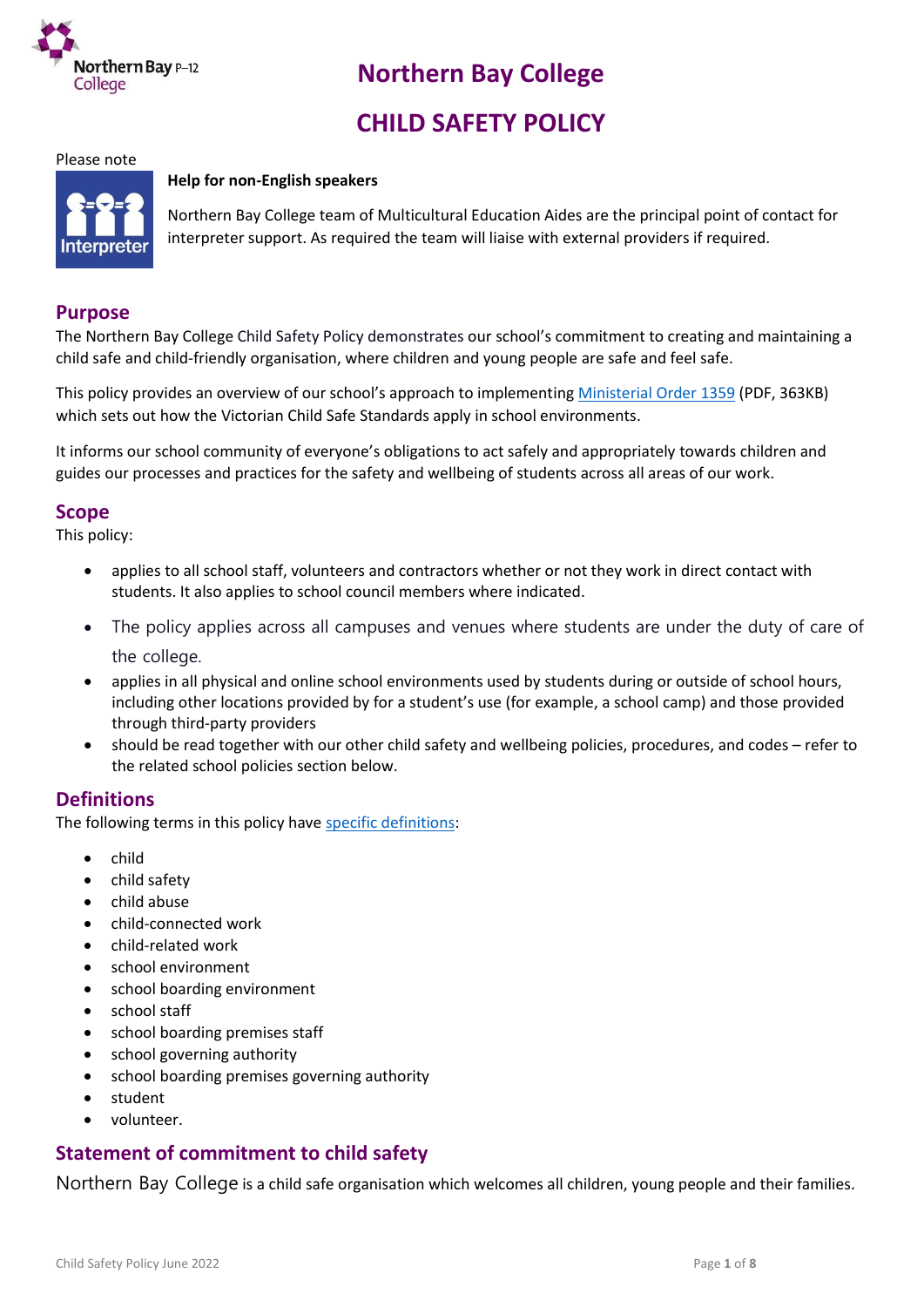We are committed to providing environments where our students are safe and feel safe, where their participation is valued, their views respected, and their voices are heard about decisions that affect their lives. Our child safe policies, strategies and practices are inclusive of the needs of all children and students.

We have no tolerance for child abuse and take proactive steps to identify and manage any risks of harm to students in our school environments.

We promote positive relationships between students and adults and between students and their peers. These relationships are based on trust and respect.

We take proactive steps to identify and manage any risk of harm to students in our school environment. When child safety concerns are raised or identified, we treat these seriously and respond promptly and thoroughly.

Particular attention is given to the child safety needs of Aboriginal students, those from culturally and linguistically diverse backgrounds, international students, students with disabilities, those unable to live at home, children and young people who identify as lesbian, gay, bisexual, trans and gender diverse, intersex and queer (LGBTIQ+) and other students experiencing risk or vulnerability. Inappropriate or harmful behaviour targeting students based on these or other characteristics, such as racism or homophobia, are not tolerated at our school, and any instances identified will be addressed with appropriate consequences.

Child safety is a shared responsibility. Every person involved in our school has an important role in promoting child safety and wellbeing and promptly raising any issues or concerns about a child's safety.

We are committed to regularly reviewing our child safe practices, and seeking input from our students, families, staff, and volunteers to inform our ongoing strategies.

### **Roles and responsibilities**

#### **School leadership team**

Our school leadership team comprising the College Principal, Campus Principals and Assistant Principals is responsible for ensuring that a strong child safe culture is created and maintained, and that policies and practices are effectively developed and implemented in accordance with Ministerial Order 1359.

Principals and assistant principals will:

- ensure effective child safety and wellbeing governance, policies, procedures, codes and practices are in place and followed
- model a child safe culture that facilitates the active participation of students, families and staff in promoting and improving child safety, cultural safety and wellbeing
- enable inclusive practices where the diverse needs of all students are considered
- reinforce high standards of respectful behaviour between students and adults, and between students
- promote regular open discussion on child safety issues within the school community including at leadership team meetings, staff meetings and school council meetings
- facilitate regular professional learning for staff and volunteers (where appropriate) to build deeper understandings of child safety, cultural safety, student wellbeing and prevention of responding to abuse
- create an environment where child safety complaints and concerns are readily raised, and no one is discouraged from reporting an allegation of child abuse to relevant authorities.

#### **School staff and volunteers**

All staff and volunteers will:

- participate in child safety and wellbeing induction and training provided by the school or the Department of Education and Training, and always follow the school's child safety and wellbeing policies and procedures
- act in accordance with our Child Safety Code of Conduct *[insert link]*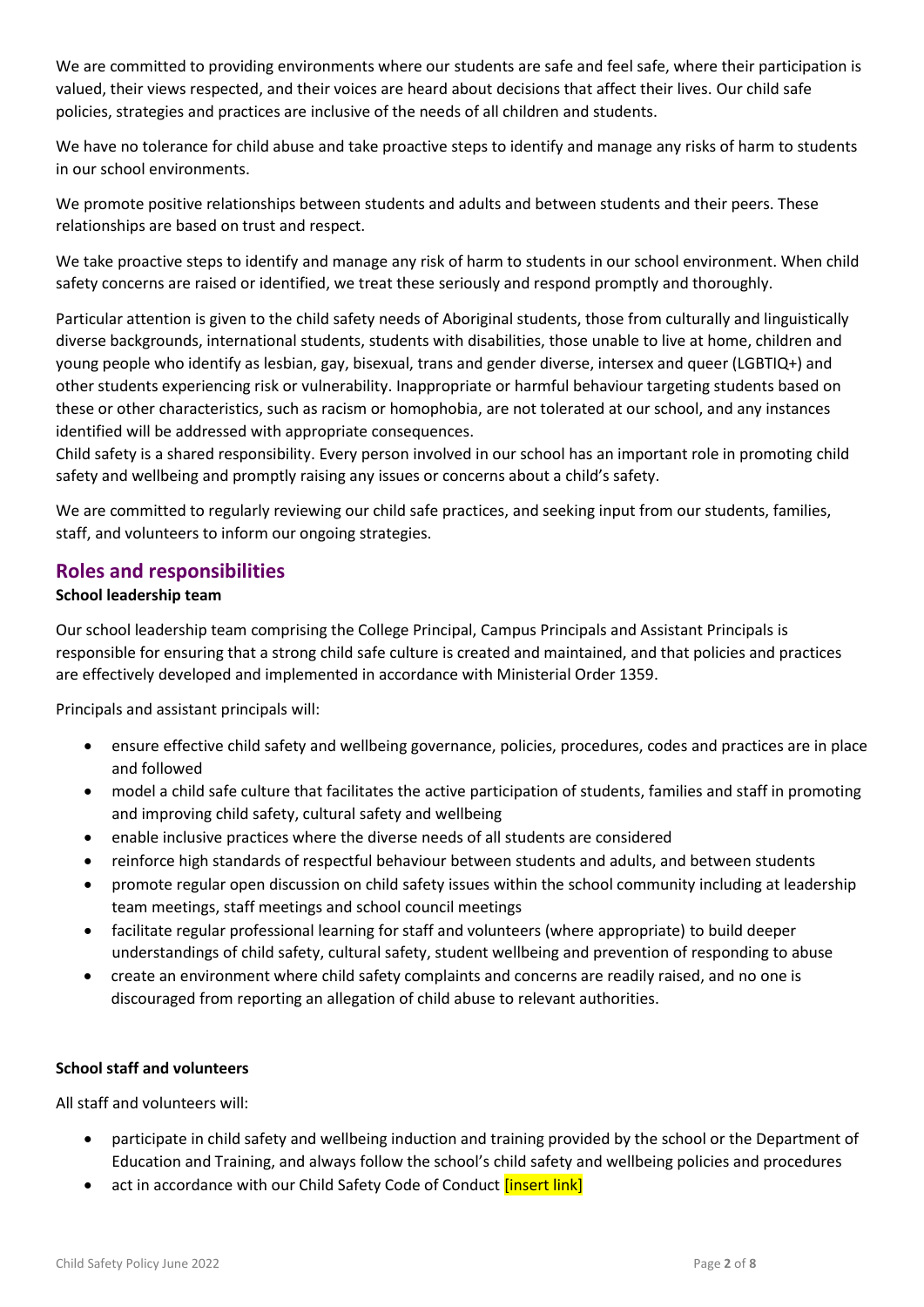- identify and raise concerns about child safety issues in accordance with our Child Safety Responding and Reporting Obligations Policy and Procedures *[insert link]*, including following the Four Critical Actions for **[Schools](https://www.education.vic.gov.au/school/teachers/health/childprotection/Pages/report.aspx)**
- ensure students' views are taken seriously and their voices are heard about decisions that affect their lives
- implement inclusive practices that respond to the diverse needs of students.

#### **School council**

In performing the functions and powers given to them under the *Education and Training Reform Act 2006*, school council members will:

- champion and promote a child safe culture with the broader school community
- ensure that child safety is a regular agenda item at school council meetings
- undertake annual training on child safety, using the Child Safe Standards School Council Training slide presentation available on [PROTECT.](http://www.vic.gov.au/protect)
- approve updates to, and act in accordance with the Child Safety Code of Conduct to the extent that it applies to school council employees and members
- when hiring school council employees, ensure that selection, supervision, and management practices are child safe. "At our school, school council employment duties are delegated to the principal who is bound by this policy".

#### Specific staff child safety responsibilities

Northern Bay College has nominated a child safety champion to support the principal to implement our child safety policies and practices, including staff and volunteer training.

The responsibilities of the child safety champion are outlined at [Guidance for child safety champions.](https://www.vic.gov.au/guidance-child-safety-champions)

Our principal and child safety champions are the first point of contact for child safety concerns or queries and for coordinating responses to child safety incidents.

- The College Operations Manager is responsible for monitoring the school's compliance with the Child Safety and Wellbeing Policy. Anyone in our school community should approach College Operations Manager if they have any concerns about the school's compliance with the Child Safety and Wellbeing Policy.
- The College Principal is responsible for informing the school community about this policy, and making it publicly available
- Other specific roles and responsibilities are named in other child safety policies and procedures, including the Child Safety Code of Conduct, Child Safety Responding and Reporting Obligations (including Mandatory Reporting) Policy and Procedures, and Child Safety Risk Register.

The College Principal monitors the Child Safety Risk Register.

## **Child Safety Code of Conduct**

Our Child Safety Code of Conduct sets the boundaries and expectations for appropriate behaviours between adults and students. It also clarifies behaviours that are not acceptable in our physical and online environments.

We ensure that students also know what is acceptable and what is not acceptable so that they can be clear and confident about what to expect from adults in the school.

The Child Safety Code of Conduct *[insert link]* also includes processes to report inappropriate behaviour.

## **Managing risks to child safety and wellbeing**

At our school we identify, assess and manage risks to child safety and wellbeing in our physical and online school environments. These risks are managed through our child safety and wellbeing policies, procedures and practices, and in our activity specific risk registers, such as those we develop for off-site overnight camps, adventure activities and facilities and services we contract through third party providers for student use.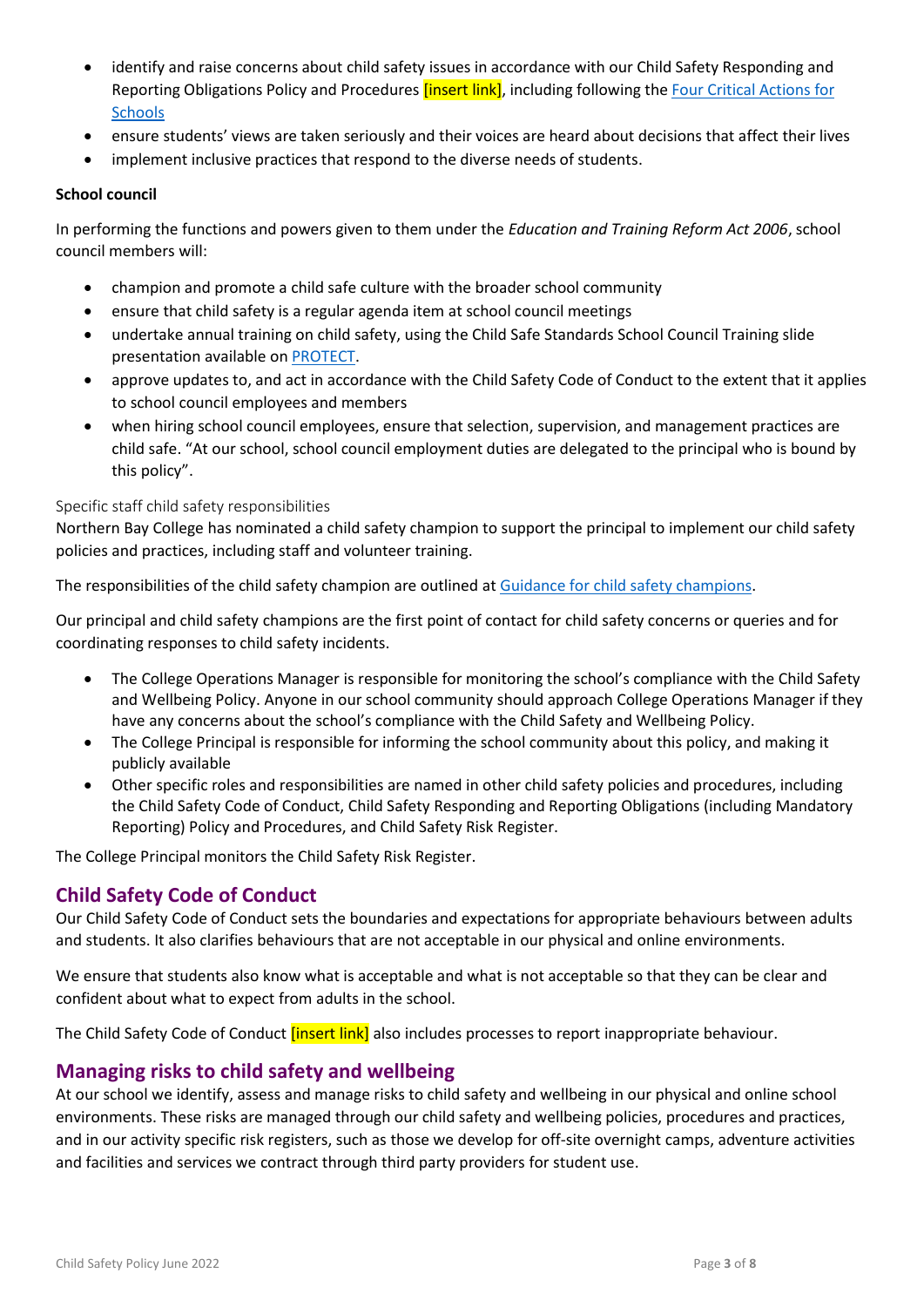Our Child Safety Risk Register is used to record any identified risks related to child abuse alongside actions in place to manage those risks. Our school leadership team will monitor and evaluate the effectiveness of the actions in the Child Safety Risk Register at least annually.

## **Establishing a culturally safe environment**

At Northern Bay College, we are committed to establishing an inclusive and culturally safe school where the strengths of Aboriginal culture, values and practices are respected.

We think about how every student can have a positive experience in a safe environment. For Aboriginal students, we recognise the link between Aboriginal culture, identity and safety and actively create opportunities for Aboriginal students and the Aboriginal community to have a voice and presence in our school planning, policies, and activities.

We have developed the following strategies to promote cultural safety in our school community:

 Our Aboriginal and Torres Strait Islander Education Plan outlines the measures we have in place to maintain an inclusive and culturally safe school for Aboriginal children and students *[insert link]* 

#### **Student empowerment**

To support child safety and wellbeing at Northern Bay College, we work to create an inclusive and supportive environment that encourages students and families to contribute to our child safety approach and understand their rights and their responsibilities.

Respectful relationships between students are reinforced and we encourage strong friendships and peer support in the school to ensure a sense of belonging through School Wide Positive Behaviours Program and The Berry Street Education Model, implementing our whole school approach to Respectful Relationships, our student Code of Conduct, our school values]

We inform students of their rights through the School Wide Positive Behaviours Program and our whole school approach to Respectful Relationships and give them the skills and confidence to recognise unsafe situations with adults or other students and to speak up and act on concerns relating to themselves or their peers. We ensure our students know who to talk to if they are worried or feeling unsafe and we encourage them to share concerns with a trusted adult at any time. Students and families can also access information on how to report concerns at *[insert* Webpage link)

When the school is gathering information in relation to a complaint about alleged misconduct or abuse of a child, we will listen to the complainant's account and take them seriously, check our understanding of the complaint, support the student and keep them (and their parents and carers, as appropriate) informed about progress.

## **Family engagement**

Our families and the school community have an important role in monitoring and promoting children's safety and wellbeing and helping children to raise any concerns.

To support family engagement, at Northern Bay College we are committed to providing families and community with accessible information about our school's child safe policies and practices and involving them in our approach to child safety and wellbeing.

We will create opportunities for families to have input into the development and review of our child safety policies and practices and encourage them to raise any concerns and ideas for improvement.

We do this by:

- Northern Bay College will seek input from families and the community through the parent portal, school website, newsletters, other communications, school council, subcommittees of school council, student, staff, and parent meetings etc.
- all of our child safety policies and procedures will be available for students and parents at [insert webpage link or place, e.g., school reception]
- Newsletters and our web page www.nbc.vic.edu.au will inform families and the school community about any significant updates to our child safety policies or processes, and strategies or initiatives that we are taking to ensure student safety.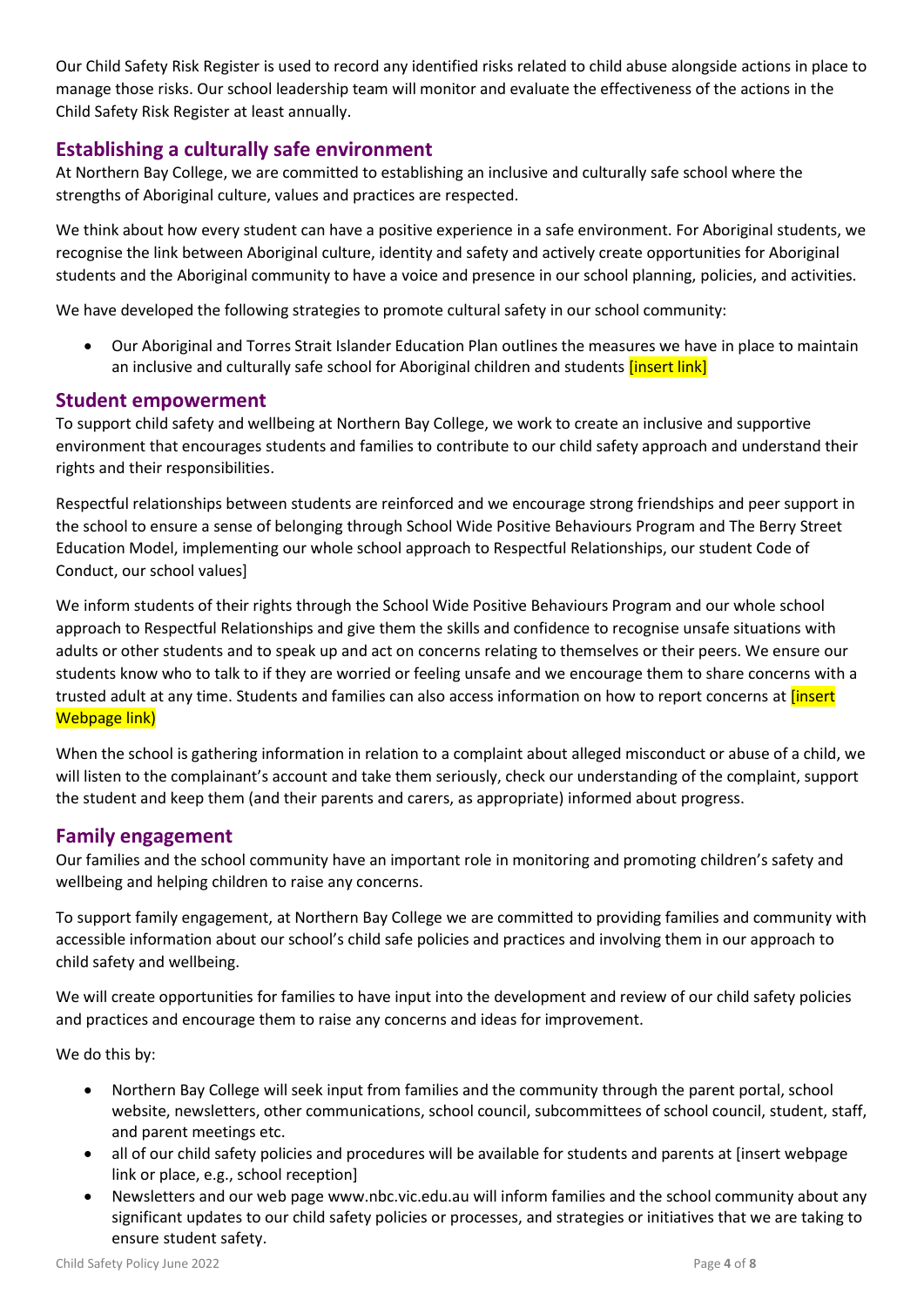PROTECT Child Safety posters will be displayed across the school

## **Diversity and equity**

As a child safe organisation, we celebrate the rich diversity of our students, families and community and promote respectful environments that are free from discrimination. Our focus is on wellbeing and growth for all.

We recognise that every child has unique skills, strengths and experiences to draw on.

We pay particular attention to individuals and groups of children and young people in our community with additional and specific needs. This includes tailoring our child safety strategies and supports to the needs of:

- Aboriginal children and young people
- children from culturally and linguistically diverse backgrounds
- children and young people with disabilities
- children unable to live at home or impacted by family violence
- international students
- children and young people who identify as LGBTIQ+.

Our Student Wellbeing and Engagement Policy *[insert link]* provides more information about the measures we have in place to support diversity and equity.

## **Suitable staff and volunteers**

At Northern Bay College, we apply robust child safe recruitment, induction, training, and supervision practices to ensure that all staff, contractors, and volunteers are suitable to work with children.

## **Staff recruitment**

When recruiting staff, we follow the Department of Education and Training's recruitment policies and guidelines, available on the Policy and Advisory Library (PAL) at:

- [Recruitment in Schools](https://www2.education.vic.gov.au/pal/recruitment-schools/overview)
- [Suitability for Employment Checks](https://www2.education.vic.gov.au/pal/suitability-employment-checks/overview)
- **•** [School Council Employment](https://www2.education.vic.gov.au/pal/school-council-employment/overview)
- [Contractor OHS Management.](https://www2.education.vic.gov.au/pal/contractor-ohs-management/policy)

When engaging staff to perform child-related work, we:

- sight, verify and record the person's Working with Children clearance or equivalent background check such as a Victorian teaching registration
- collect and record:
	- o proof of the person's identity and any professional or other qualifications
	- o the person's history of working with children
	- o references that address suitability for the job and working with children.

#### **Staff induction**

All newly appointed staff will be expected to participate in our child safety and wellbeing induction program. The program will include a focus on:

- the Child Safety and Wellbeing Policy (this document)
- the Child Safety Code of Conduct
- the Child Safety Responding and Reporting Obligations (including Mandatory Reporting) Policy and Procedures and
- any other child safety and wellbeing information that school leadership considers appropriate to the nature of the role.

#### **Ongoing supervision and management of staff**

All staff engaged in child-connected work will be supervised appropriately to ensure that their behaviour towards children is safe and appropriate.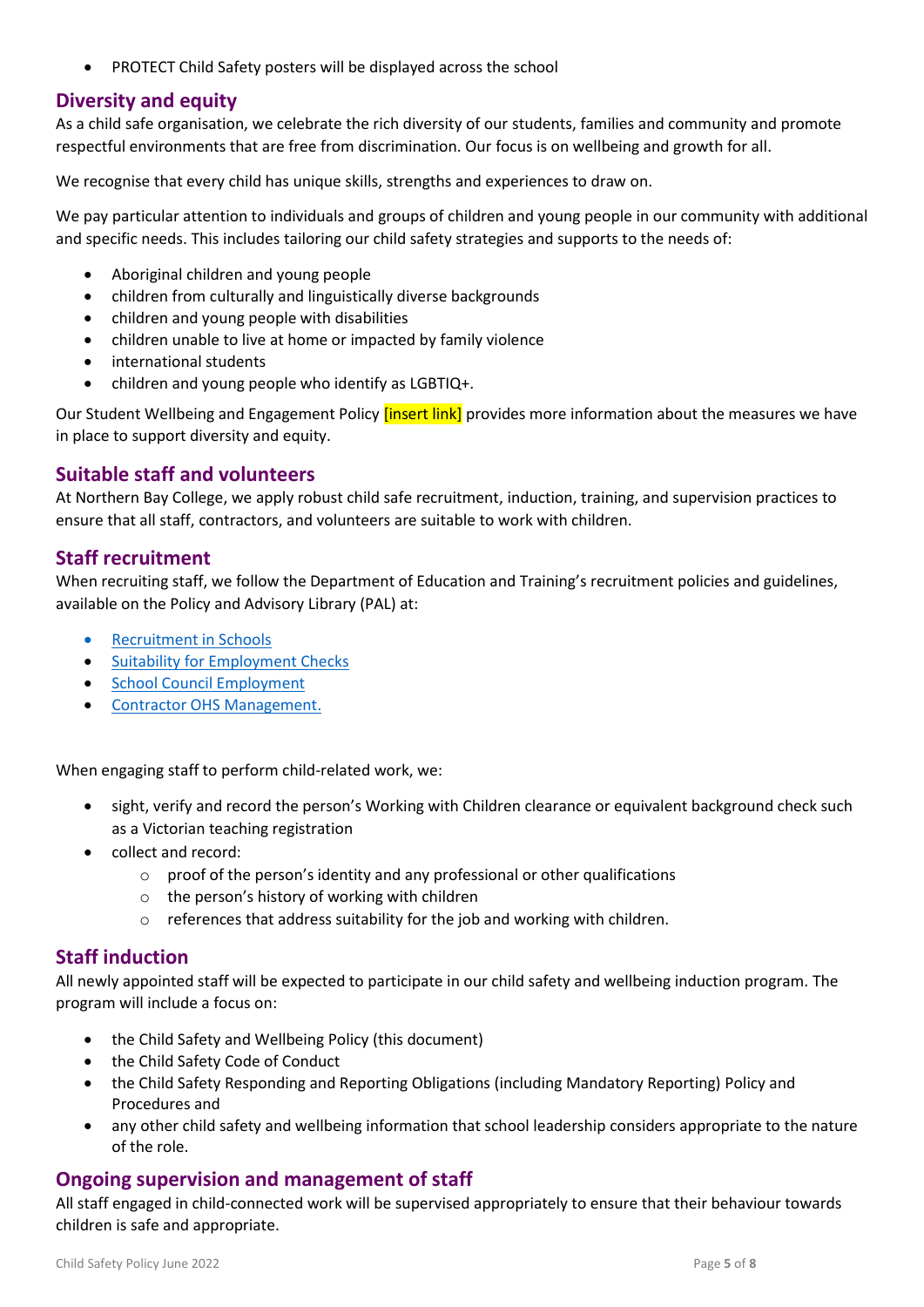Staff will be monitored and assessed to ensure their continuing suitability for child-connected work. This will be done through the Performance and Development Review process.

Inappropriate behaviour towards children and young people will be managed swiftly and in accordance with our school and department policies and our legal obligations. Child safety and wellbeing will be paramount.

## **Suitability of volunteers**

All volunteers are required to comply with our Volunteers Policy *[insert link]*, which describes how we assess the suitability of prospective volunteers and outlines expectations in relation to child safety and wellbeing induction and training, and supervision and management.

# **Child safety knowledge, skills and awareness**

Ongoing training and education are essential to ensuring that staff understand their roles and responsibilities and develop their capacity to effectively address child safety and wellbeing matters.

In addition to the child safety and wellbeing induction, our staff will participate in a range of training and professional learning to equip them with the skills and knowledge necessary to maintain a child safe environment.

Staff child safety and wellbeing training will be delivered at least annually and will include guidance on:

- our school's child safety and wellbeing policies, procedures, codes, and practices
- completing the Protecting Children [Mandatory Reporting and Other](http://elearn.com.au/det/protectingchildren/) Legal Obligations online module annually
- recognising indicators of child harm including harm caused by other children and students
- responding effectively to issues of child safety and wellbeing and supporting colleagues who disclose harm
- how to build culturally safe environments for children and students
- information sharing and recordkeeping obligations
- how to identify and mitigate child safety and wellbeing risks in the school environment.

Other professional learning and training on child safety and wellbeing, for example, training for our volunteers, will be tailored to specific roles and responsibilities and any identified or emerging needs or issues.

## **School council training and education**

To ensure our school council is equipped with the knowledge required to make decisions in the best interests of student safety and wellbeing, and to identify and mitigate child safety and wellbeing risks in our school environment, the council is trained at least annually. Training includes guidance on:

- individual and collective obligations and responsibilities for implementing the Child Safe Standards and managing the risk of child abuse
- child safety and wellbeing risks in our school environment
- Northern Bay College child safety and wellbeing policies, procedures, codes and practices

#### **Complaints and reporting processes**

Northern Bay College fosters a culture that encourages staff, volunteers, students, parents, and the school community to raise concerns and complaints. This makes it more difficult for breaches of the code of conduct, misconduct or abuse to occur and remain hidden.

We have clear pathways for raising complaints and concerns and responding and this is documented in our school's Complaint Policy. The Complaints Policy can be found at *[insert link]*.

If there is an incident, disclosure, allegation or suspicion of child abuse, all staff and volunteers (including school council employees) must follow our Child Safety Responding and Reporting Obligations Policy and Procedures [insert link]. Our policy and procedures address complaints and concerns of child abuse made by or in relation to a child or student, school staff, volunteers, contractors, service providers, visitors or any other person while connected to the school.

As soon as any immediate health and safety concerns are addressed, and relevant school staff have been informed, we will ensure our school follows: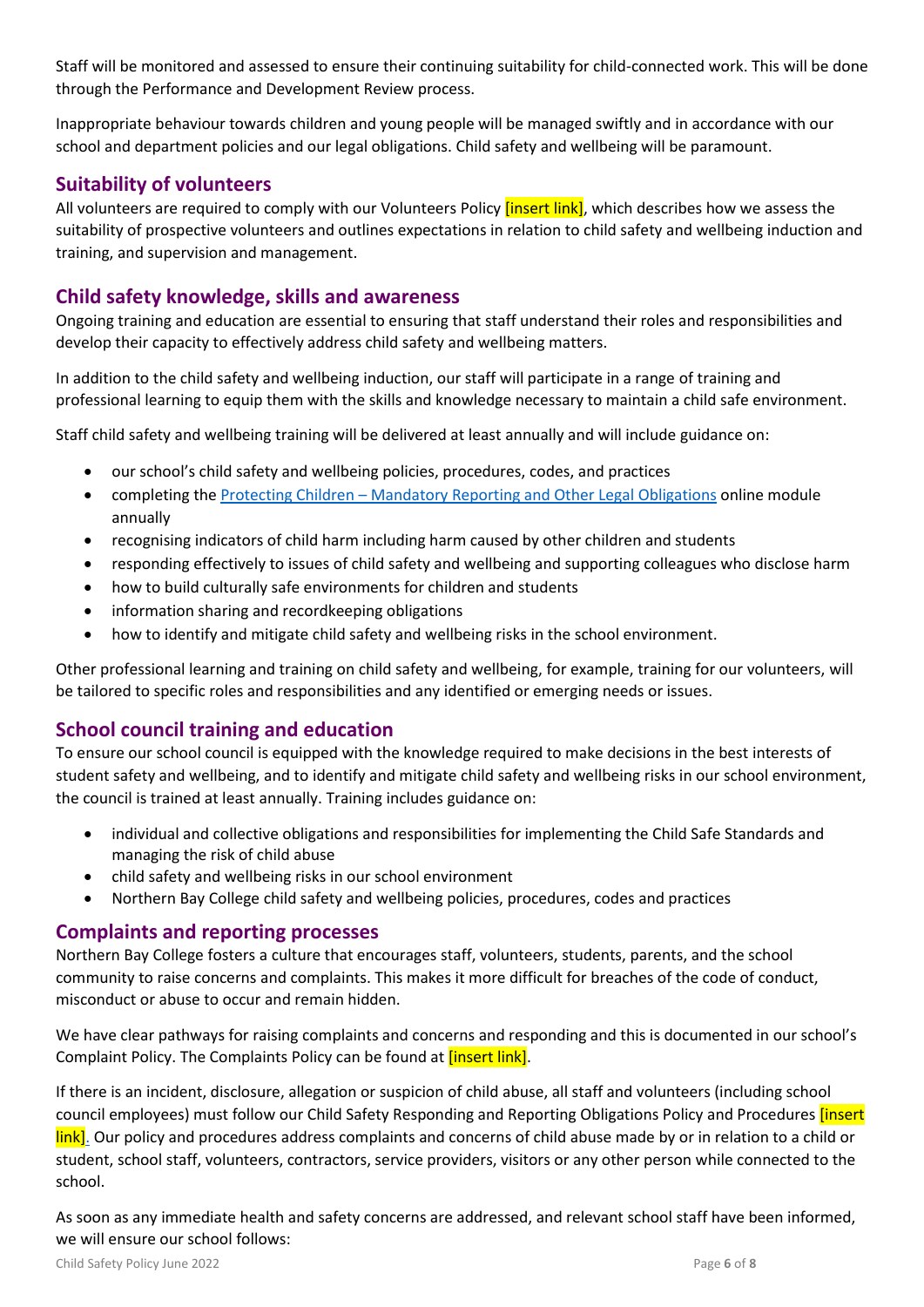- the [Four Critical Actions](https://www.education.vic.gov.au/Documents/about/programs/health/protect/FourCriticalActions_ChildAbuse.pdf) for complaints and concerns relating to adult behaviour towards a child
- the [Four Critical Actions: Student Sexual Offending](https://www.education.vic.gov.au/school/teachers/health/childprotection/Pages/stusexual.aspx) for complaints and concerns relating to student sexual offending

Our Student Wellbeing and Engagement Policy *[insert link]* and Bullying Prevention Policy *[insert link]* cover complaints and concerns relating to student physical violence or other harmful behaviours.

# **Communications**

Northern Bay College is committed to communicating our child safety strategies to the school community through:

- ensuring that key child safety and wellbeing policies are available on our website including the Child Safety and Wellbeing Policy (this document), Child Safety Code of Conduct, and the Child Safety Responding and Reporting Obligations (including Mandatory Reporting) Policy and Procedure
- displaying PROTECT around the school
- updates in our school newsletter
- ensuring that child safety is a regular agenda item at school leadership meetings, staff meetings and school council meetings.

# **Privacy and information sharing**

Northern Bay College collects, uses, and discloses information about children and their families in accordance with Victorian privacy laws, and other relevant laws. For information on how our school collects, uses and discloses information refer to: [Schools' Privacy Policy](https://www.education.vic.gov.au/Pages/schoolsprivacypolicy.aspx).

### **Records management**

We acknowledge that good records management practices are a critical element of child safety and wellbeing and manage our records in accordance with the Department of Education and Training's policy: [Records Management](https://www2.education.vic.gov.au/pal/records-management/policy) – [School Records](https://www2.education.vic.gov.au/pal/records-management/policy)

## **Review of child safety practices**

At Northern Bay College, we have established processes for the review and ongoing improvement of our child safe policies, procedures, and practices.

We will:

- review and improve our policy every 2 years or after any significant child safety incident
- analyse any complaints, concerns, and safety incidents to improve policy and practice
- act with transparency and share pertinent learnings and review outcomes with school staff and our school community.

## **Related policies and procedures**

This Child Safety and Wellbeing Policy is to be read in conjunction with other related school policies, procedures, and codes. These include our:

- Bullying Prevention Policy
- Child Safety Responding and Reporting Obligations Policy and Procedures
- Child Safety Code of Conduct
- Complaints Policy
- Digital Learning Policy
- Inclusion and Diversity Policy
- Student Wellbeing and Engagement Policy
- Visitors Policy
- Volunteers Policy

## **Related Department of Education and Training policies**

- **•** [Bullying Prevention and Response Policy](https://www2.education.vic.gov.au/pal/bullying-prevention-response/policy)
- [Child and Family Violence Information Sharing Schemes](https://www2.education.vic.gov.au/pal/information-sharing-schemes/policy)
- [Complaints Policy](https://www2.education.vic.gov.au/pal/complaints/policy)